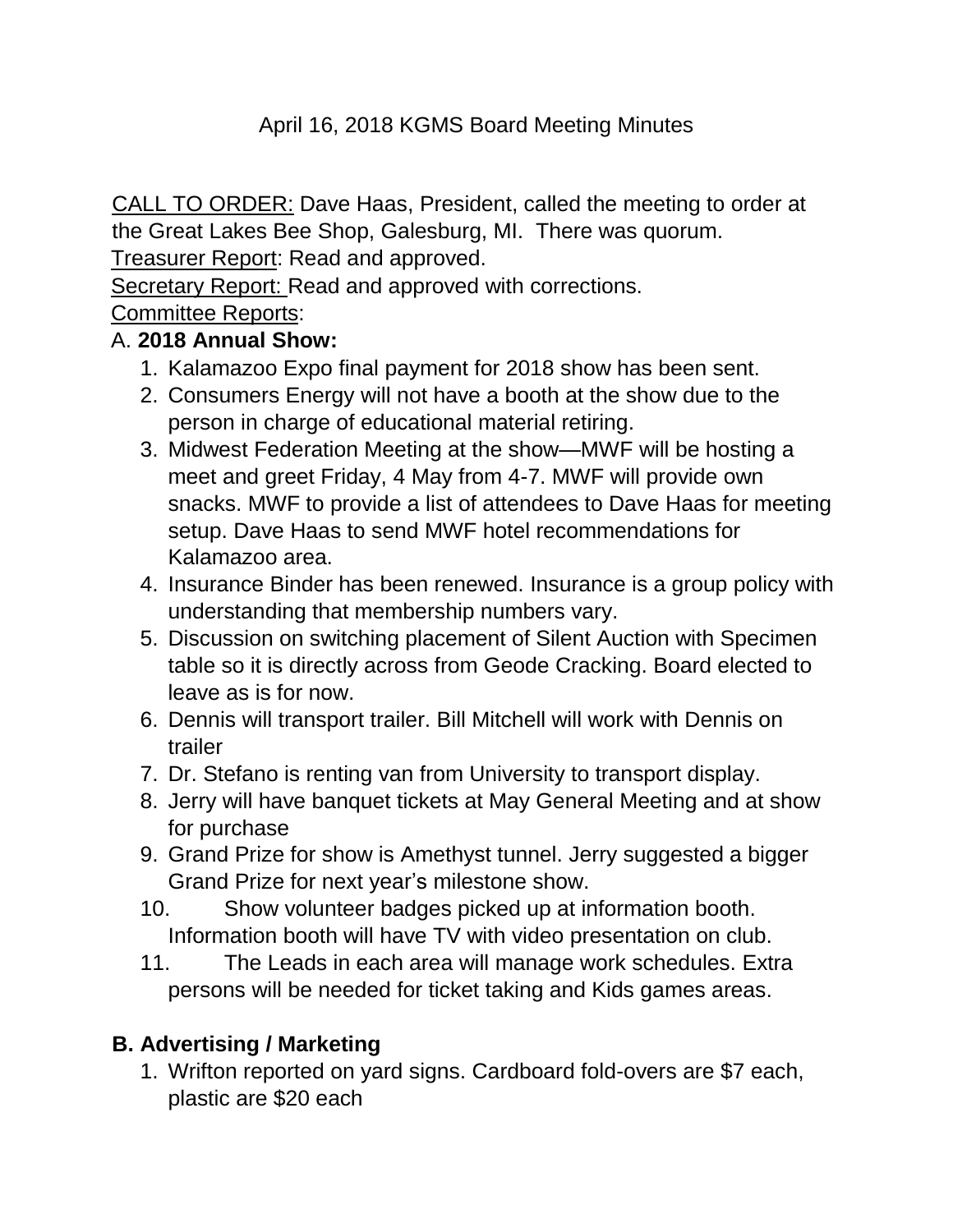- 2. Dave Haas to provide Jerry with name of sponsors for Sponsor Board
- 3. Wrifton provided Facebook stats…approximately 10K people say they are coming
- 4. Wrifton suggested having a rock give-away through website where a number would be drawn and winner would be notified via Facebook and would have to come to show to collect

#### **C. Demonstrator/Display Case Ribbons**

**1.** Bill requested volunteer to move display from South to North Expo Area. Current setup is 40 displays in South and 8 in North

# **D. Membership**

- 1. Anna Marie presented revision of membership application. Discussion on definition of a "Senior" membership with designation of "Senior" left to discretion of applicant. Membership prices were compared to those of other rock clubs in the area. Anna made a motion to include an option on membership form for applicant to purchase a name badge for \$4. Motion seconded and passed. Further discussion on membership pricing and revision of Bilaws was tabled until after the show.
- 2. Wrifton suggested having a new member orientation after the show and continuing general meetings through the summer. It was mentioned that the July workbee could substitute for general meeting and Ishpeming Swap for an August meeting. Bilaws state that only January is month of no general meeting. Further discussion tabled until after the show.
- 3. Work Bee scheduled for 10:00 am, 21 July at Bill Mitchell residence. KGMS will provide main dish. Members to bring a dish to pass table service and drinks

## **E. Food**

1. Keith reported that there will be vegetarian options at the banquet

## **F. Education Committee**

1. Jim Trail to provide Donna with necklace chains for Kids area. Chording also needed. Picture Frames from Walmart still needed.

## **H. Scholarships**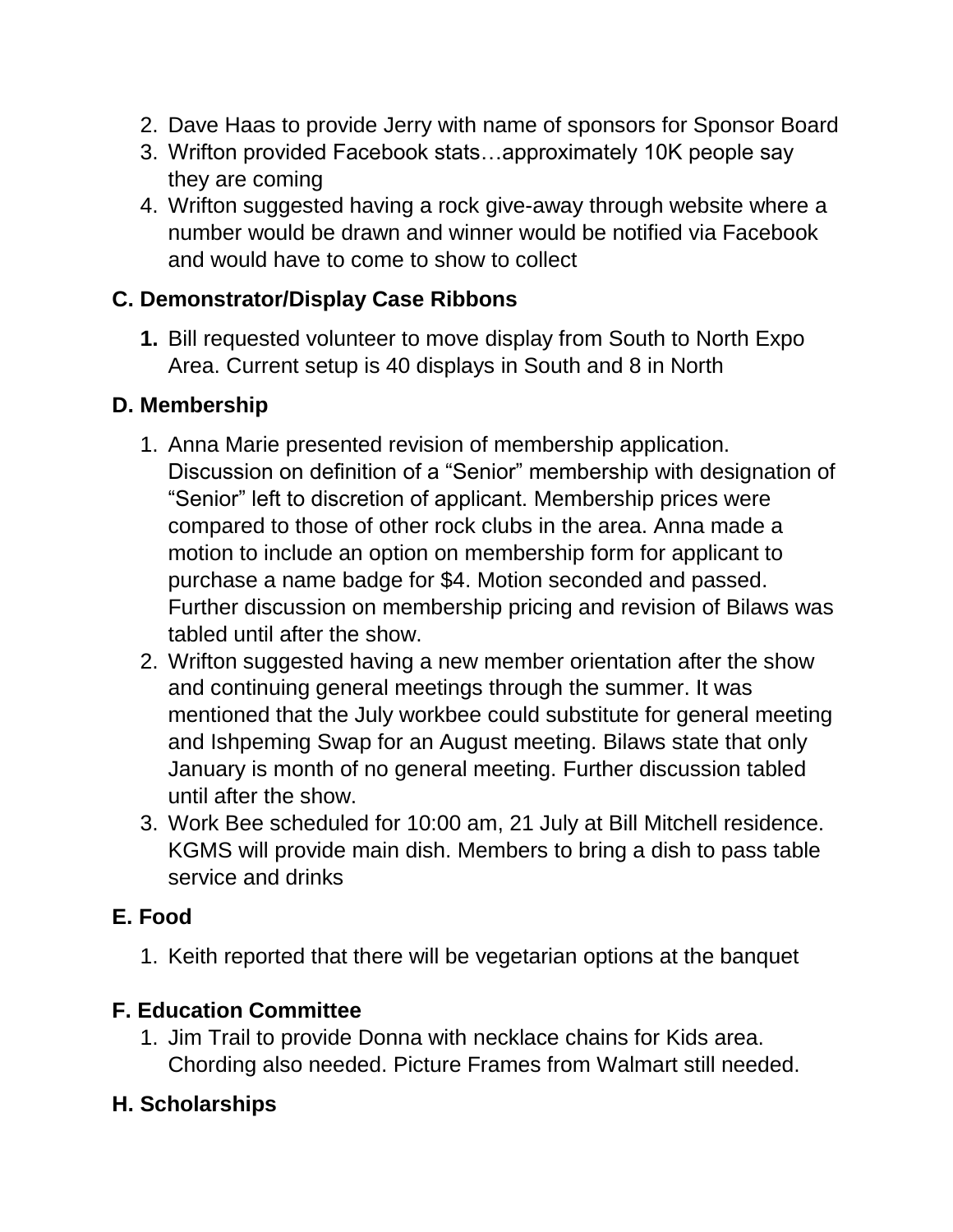1. Bill announced that three scholarships will be awarded for 2018 to two Masters and 1 PhD candidate. Presentation at WMU banquet on 5 April

Meeting adjourned at 8:45p.m. Next Board Meeting May 21, 2018 7:00p.m.

Recording Secretary

Cynthia Gauthier **Date Approved**: May 21, 2018